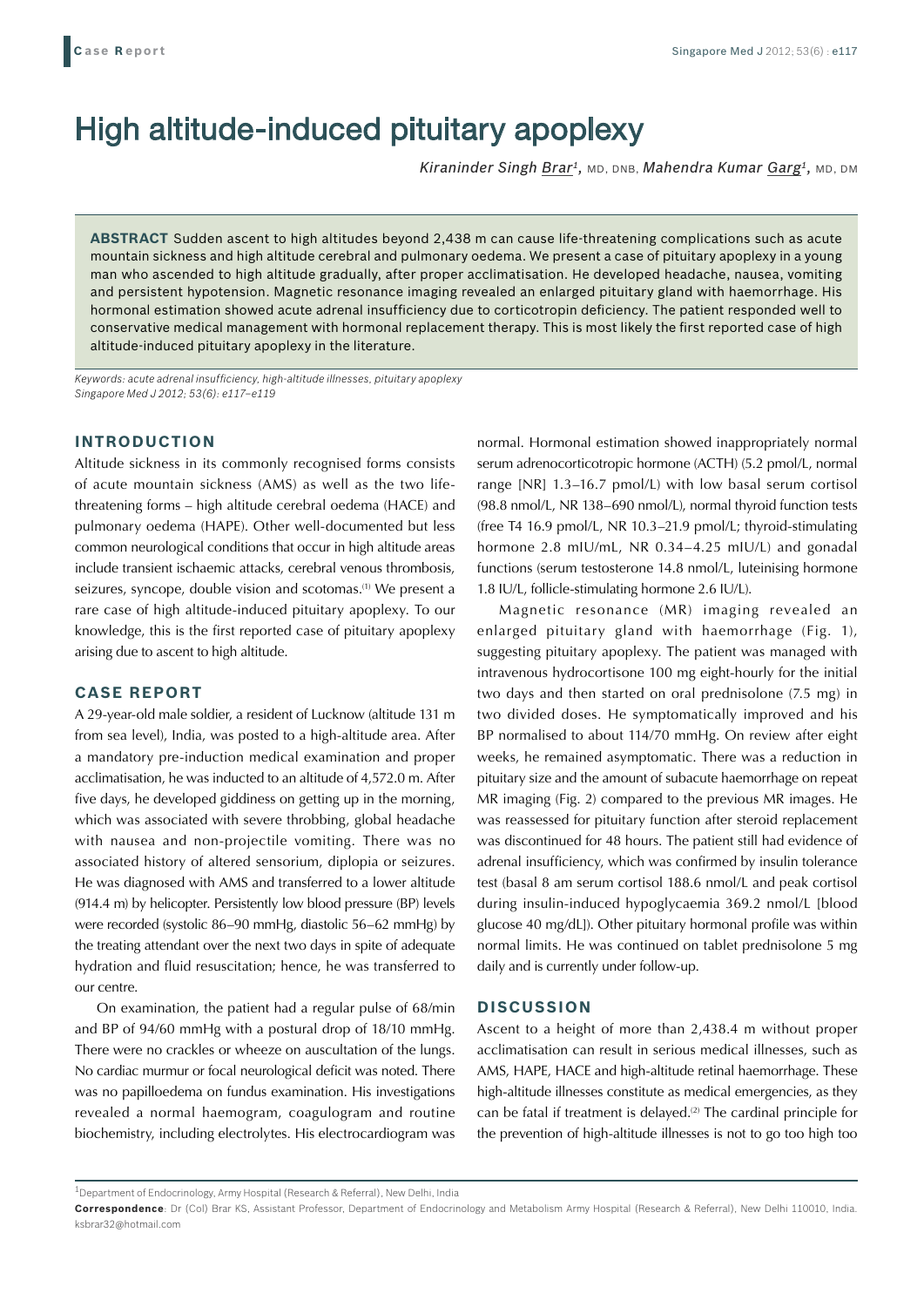

**Fig. 1** (a) Sagittal and (b) coronal T1-W MR images of the pituitary gland show an enlarged pituitary gland with subacute haemorrhage.



**Fig. 2** Repeat (a) sagittal and (b) coronal T1-W MR images show an enlarged pituitary gland, which has decreased in size compared to the previous MR images with subacute haemorrhage.

fast. Thus, a proper acclimatisation protocol must be followed. The acclimatisation procedure followed by our organisation includes three stages: first stage (> 9,000 feet to 12,000 feet) consists of six days of graded routine activity; second stage (> 12,000 feet to 18,000 feet), four additional days of routine activity; and, third stage (> 18,000 feet), another four days of increasing activity level. Our patient had undergone proper acclimatisation according to the procedure laid out by the organisation.

AMS is the most common manifestation of high-altitude illness, which lies at one end of the spectrum. The other end of the spectrum includes life-threatening conditions such as HAPE and HACE. AMS usually develops after a lag period of 6–96 hours, but may occur immediately on induction to high altitude, with the onset occurring most often during the first day. Early signs of AMS include headache, which is usually bilateral, frontal, throbbing, aggravated by exertion and more frequently occurs in the morning on waking. Headache becomes more severe as the disease progresses and eventually stops responding to analgesics. Other symptoms include malaise, vomiting, shortness of breath on exertion and disturbed sleep. Untreated, this may resolve or may progress to HAPE or HACE. HAPE is characterised by tachycardia, tachypnoea, cyanosis associated with bibasilar crackles in the lungs. Alteration in sensorium with stupor or coma may herald the onset of HACE. Our patient presented with the typical symptoms of AMS at the onset; however, AMS is more common after rapid ascent to a high altitude and within 3–4 days of arriving at high altitude. Our patient developed symptoms after five days of arrival to high altitude, where ascent was spread over ten days. Clinically, there was no evidence of HAPE or HACE, and he had no sign of pre-existing heart disease to explain his persistent symptoms and low normal-to-low BP. The presence of haemorrhage in the pituitary gland on MR imaging provided the clue to the possibility of adrenal insufficiency due to pituitary apoplexy. Further hormonal evaluation confirmed the presence of isolated adrenal insufficiency. Moreover, the patient improved with steroid supplement. However, there was no deficiency in other hormones, which is unusual. Our initial impression was that other deficiencies were not obvious likely due to delayed metabolism of the thyroid and gonadal hormones; hence, we re-evaluated the patient at eight weeks after steroid therapy was stopped. The re-evaluation showed persistent isolated adrenal insufficiency with a decrease in the size of the pituitary gland due